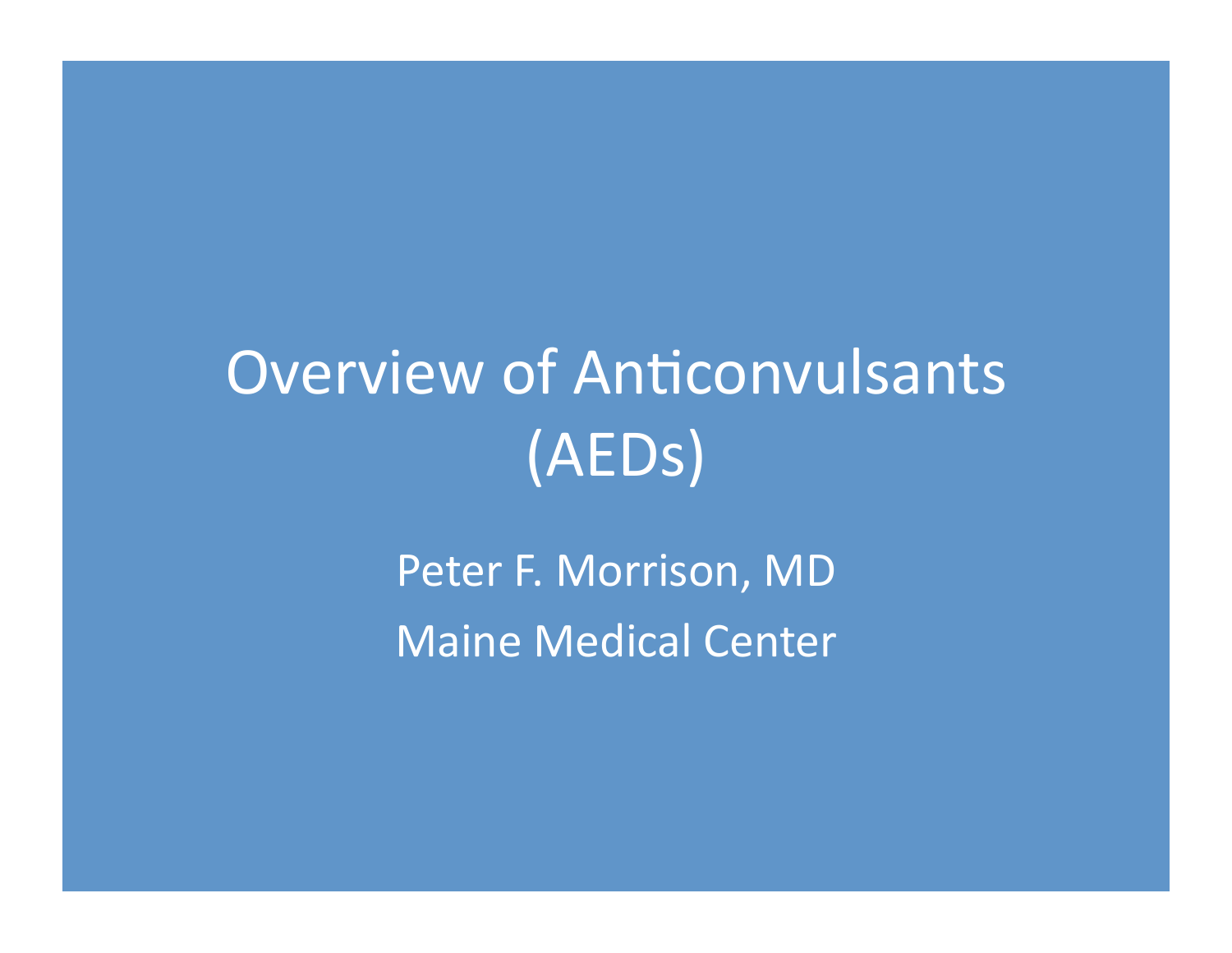#### Effectiveness of Antiepileptic Drugs (AEDs)

- Before 1993, drug choices for epilepsy limited
- Since 1993, many new AEDs have been **introduced**
- More than 50% of those with newly-diagnosed epilepsy become seizure free on medication
- About 75% of those with epilepsy have seizures that are well-controlled by medication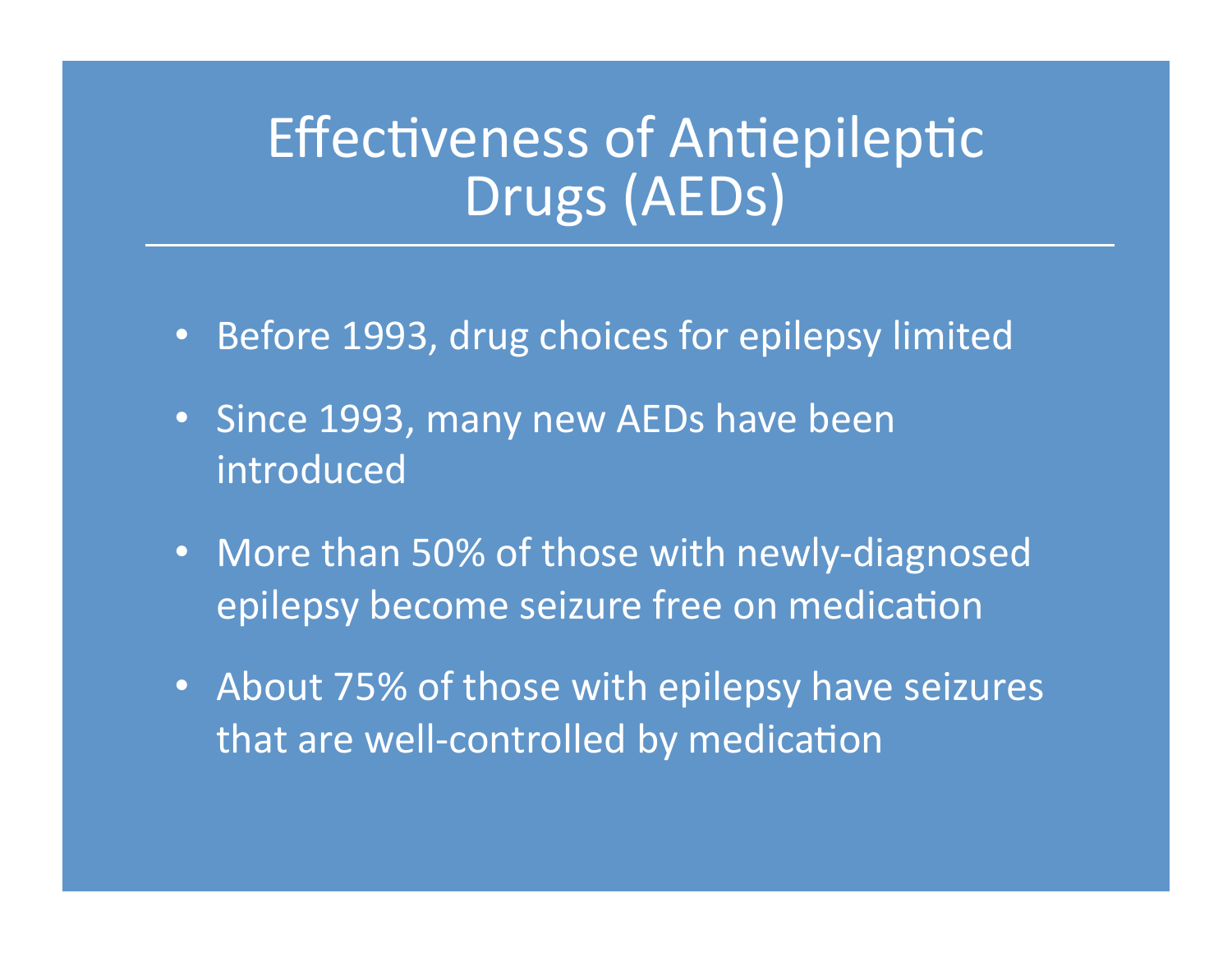#### The Anticonvulsants: Established'AEDs

- 1912 Phenobarbital
- 1938 Phenytoin (Dilantin)
- 1974 Carbamazepine (Tegretol)
- 1975 Clonazepam (Klonopin)
- 1977 Lorazepam (Ativan)
- 1978 Valproic acid (Depakote)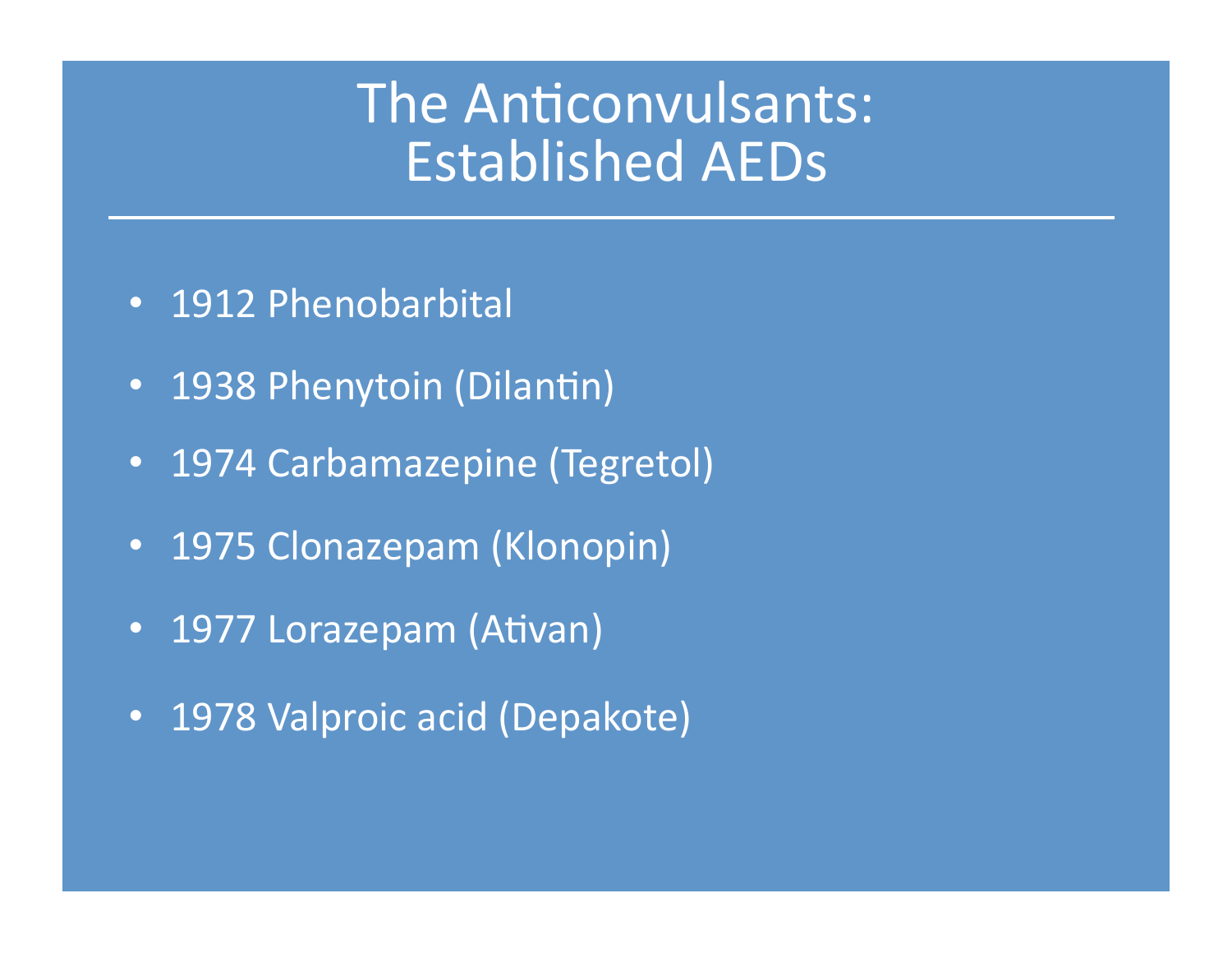## Anticonvulsant

| Spectrum:          | Narrow vs Broad                                                          |
|--------------------|--------------------------------------------------------------------------|
| Overview           | General impressions / use                                                |
| Side Effects:      | Common or concerning side effects                                        |
| Dose/Formulations: | Pediatric friendly formulations<br>Typical dosing and serum target range |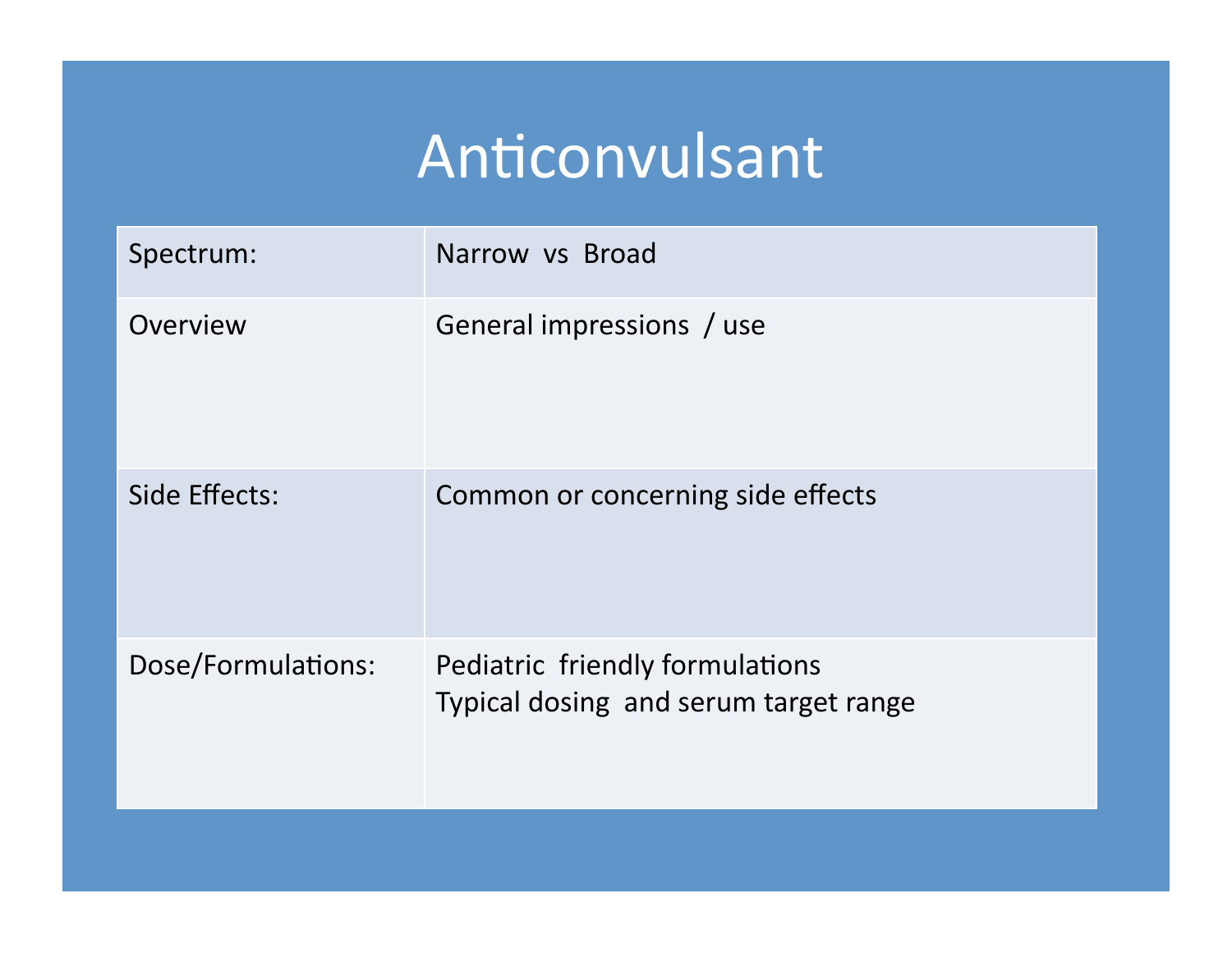## Phenobarbital'

| Spectrum:          | narrow                                                                                                         |
|--------------------|----------------------------------------------------------------------------------------------------------------|
| Overview           | Since 1912! Very low cost, with a long record of<br>experience, efficacy, and safety                           |
| Side Effects:      | Hyperactivity and inattention in younger children,<br>sedation and cognitive clouding in older                 |
| Dose/Formulations: | 20mg/5cc; variety of tablet sizes<br>Serum target of 10-20 mcg/ml $(4-5 \text{ mg/kg /day})$<br>IV formulation |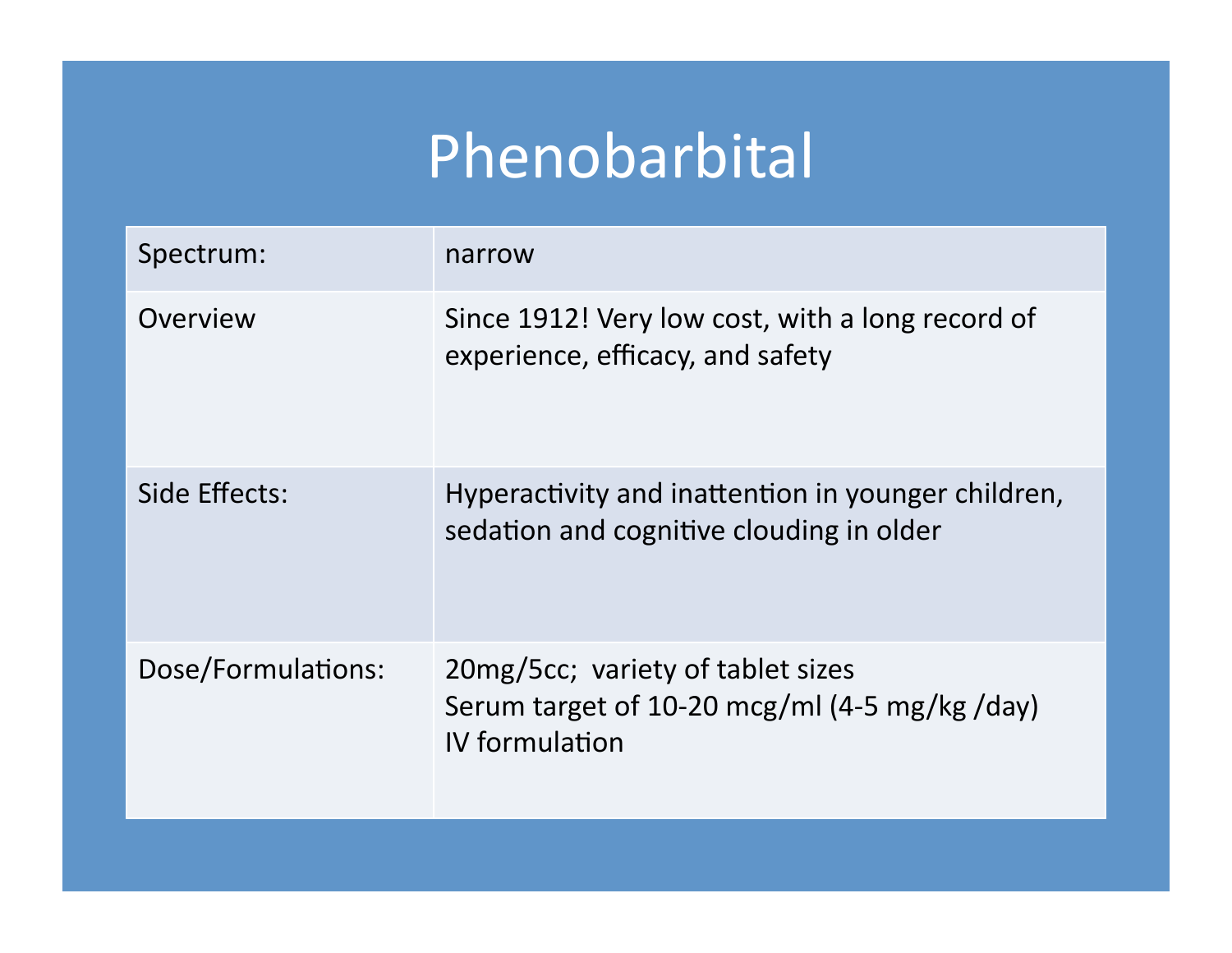## Phenytoin (Dilantin)

| Spectrum:     | narrow                                                                                                                                                                                      |
|---------------|---------------------------------------------------------------------------------------------------------------------------------------------------------------------------------------------|
| Overview      | Effective, low cost, but with erratic<br>absorption in children, a narrow<br>therapeutic range, and concerning side<br>effects (generally not used in children)<br>Good in emergent setting |
| Side Effects: | gingival hyperplasia, coarsening of facial<br>features, rash                                                                                                                                |
| Dose/         | <b>IV</b> formulation<br>Formulations: Target serum levels of 10 to 20 mcg/mL                                                                                                               |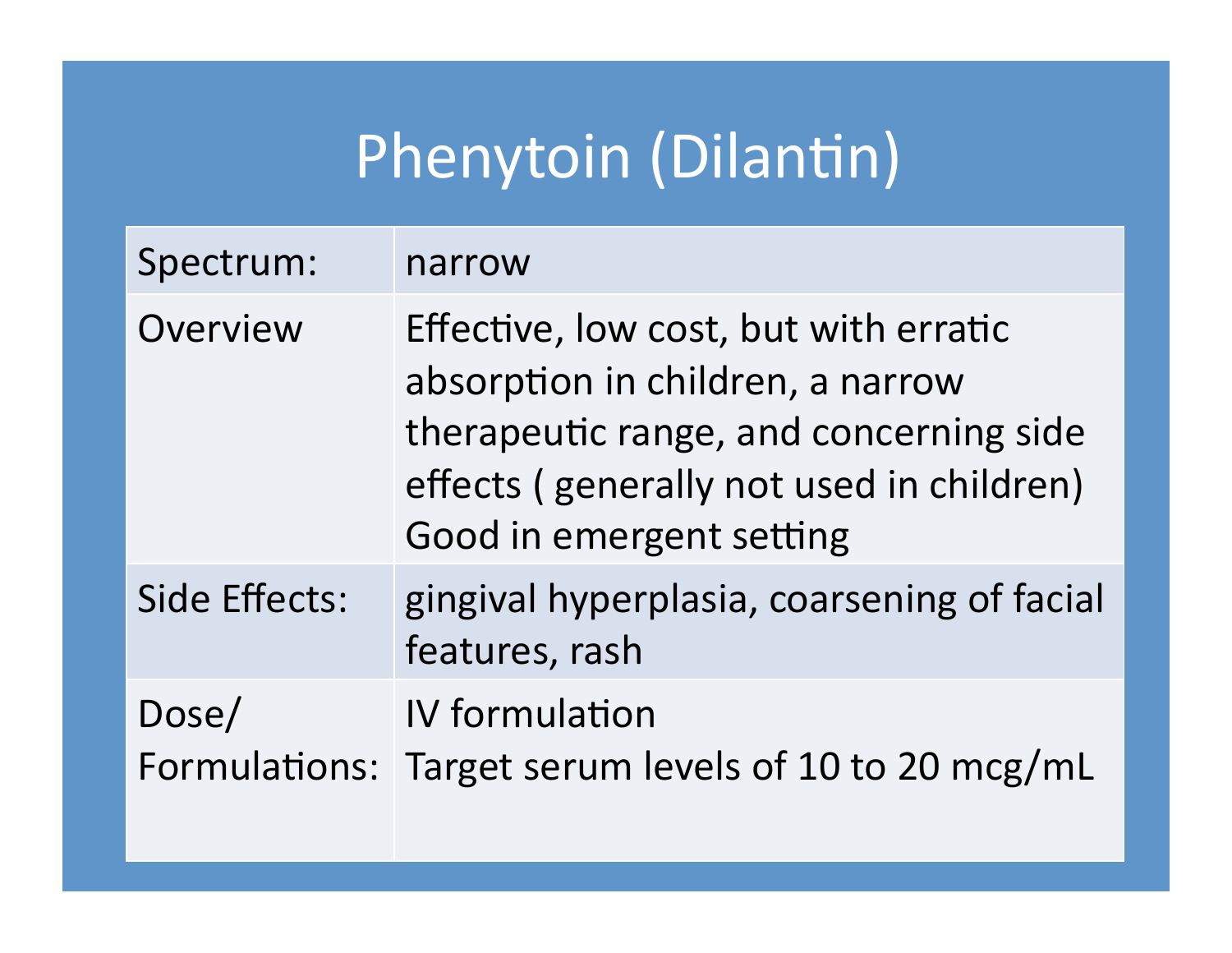## Valproic acid (Depakote)

| Spectrum:          | broad                                                                                                                                                                                                      |
|--------------------|------------------------------------------------------------------------------------------------------------------------------------------------------------------------------------------------------------|
| Overview           | A very effective medication, particularly for the<br>generalized epilepsy syndromes. Rare but concerning<br>organ toxicities, not a first line agent for young<br>women.                                   |
| Side Effects:      | Tremor, weight gain<br>Increase in insulin, weight gain, polycystic ovary<br>syndrome<br>Platelet abnormalities, bleeding tendencies<br>Pancreatitis, hepatic toxicity<br>Fetal malformations, decrease IQ |
| Dose/Formulations: | 125 mg sprinkle capsules<br><b>Extended release form</b><br>IV preparation (Depacon)<br>Start at about 10 mg/kg/day, increase to 30 with<br>serum levels of $50 - 100$ mcg/mL                              |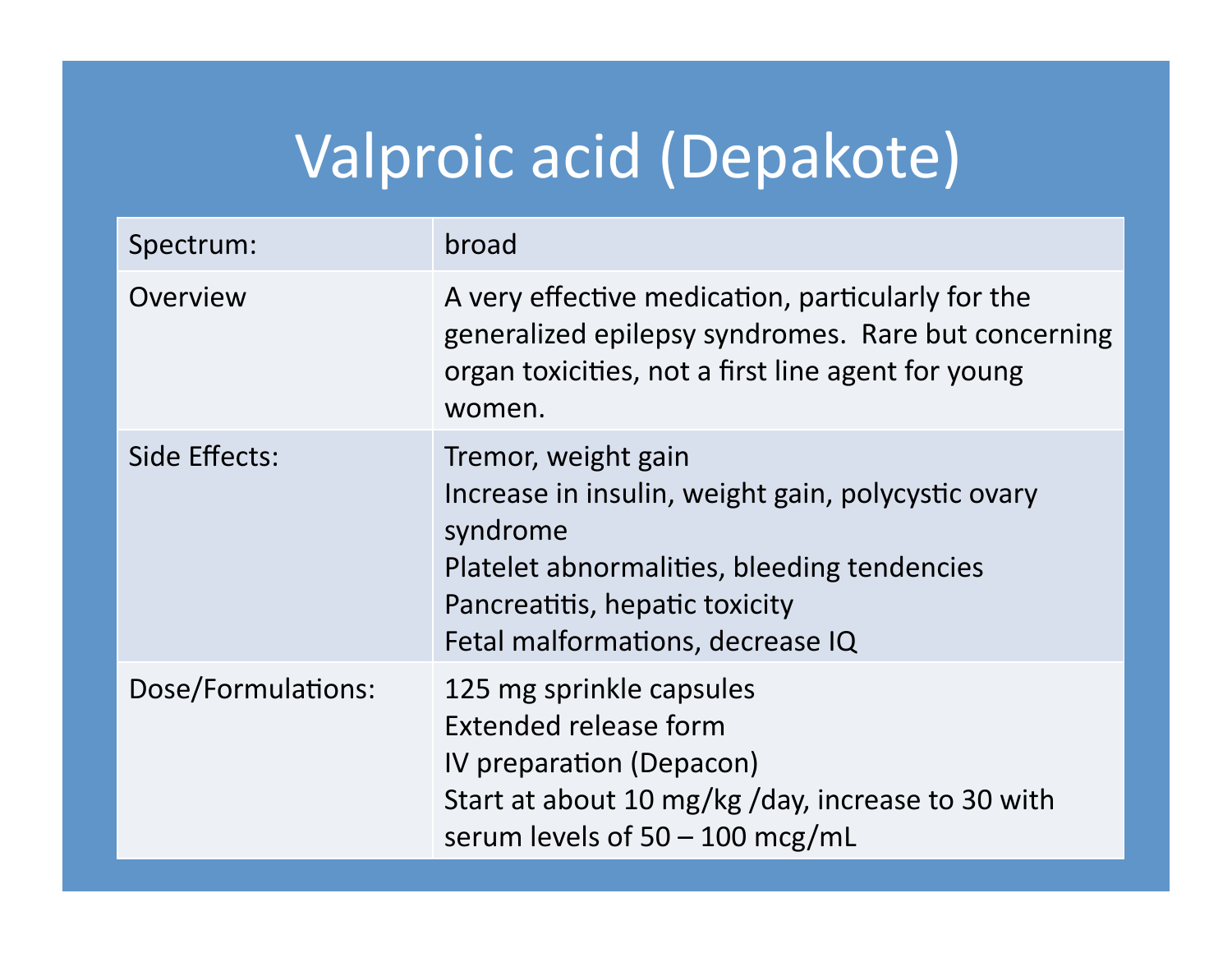## Carbamazepine (Tegretol)

| Spectrum:          | narrow                                                                                                                             |
|--------------------|------------------------------------------------------------------------------------------------------------------------------------|
| Overview           | Good efficacy in partial seizures, with fewer cognitive<br>side effects than barbiturates.<br>Enzyme inducing agent                |
| Side Effects:      | Somnolence, ataxia, diplopia<br>Rare neutropenia<br>Rash<br>Potential for drug -drug interactions<br>Concern regarding bone health |
| Dose/Formulations: | Start 5 to 10 mg/kg<br>Maintenance 10 - 30 mg/kg<br>Extended release formulations                                                  |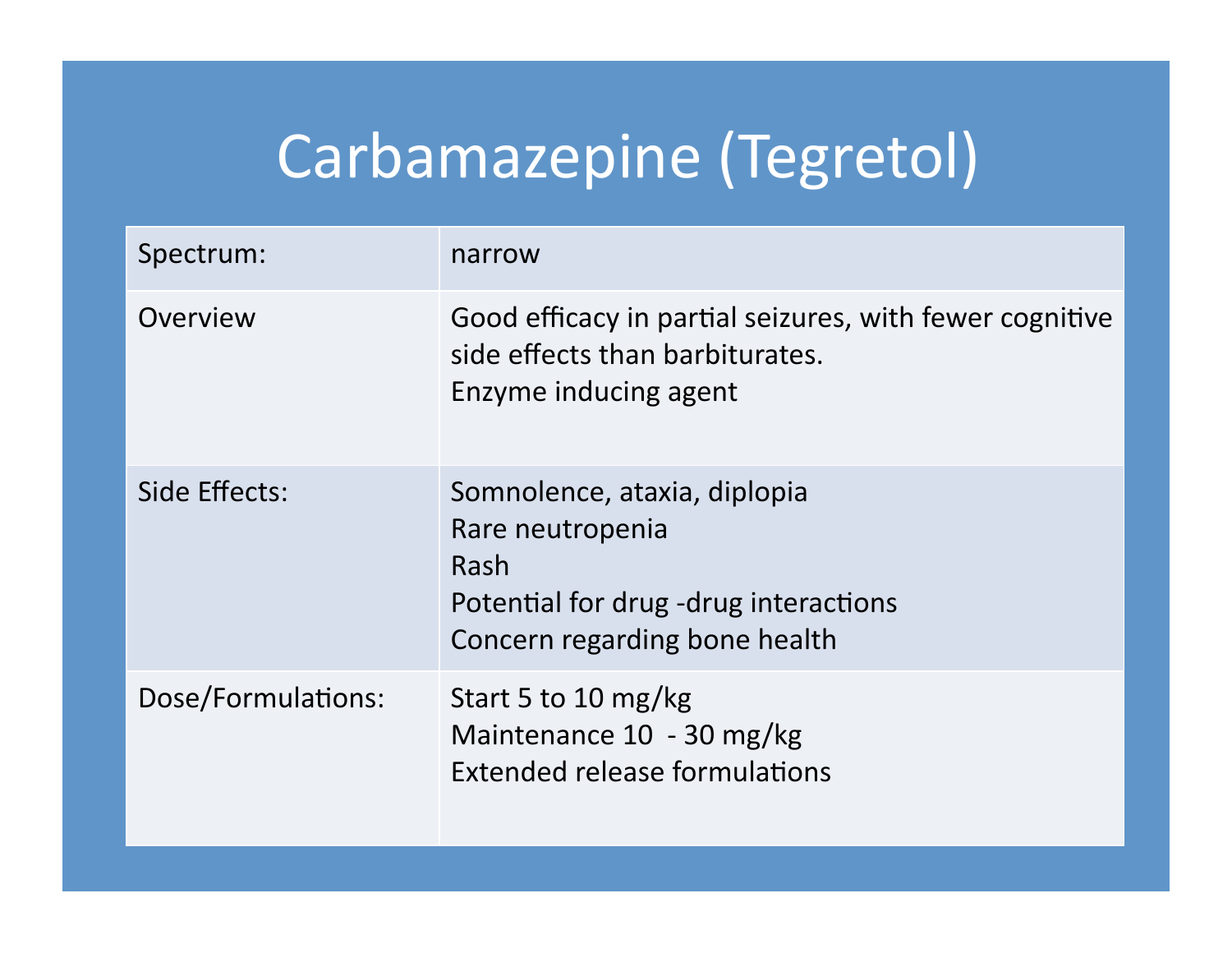#### Second Generation AEDs

- 1993 Felbamate (Felbatol)
- 1993 Gabapentin (Neurontin)
- 1994 Lamotrigine (Lamictal)
- 1996 Topiramate (Topamax)
- 1997 Tiagabine (Gabitril)
- 1999 Levetiracetam (Keppra)
- 2000 Oxcarbazepine (Trileptal)
- **2000 Zonisamide (Zonegran)**
- <sup>2009</sup> Lacosamide (Vimpat)
- 2009 Rufinamide (Banzel)
- 2009 Vigabatrin (Sabril)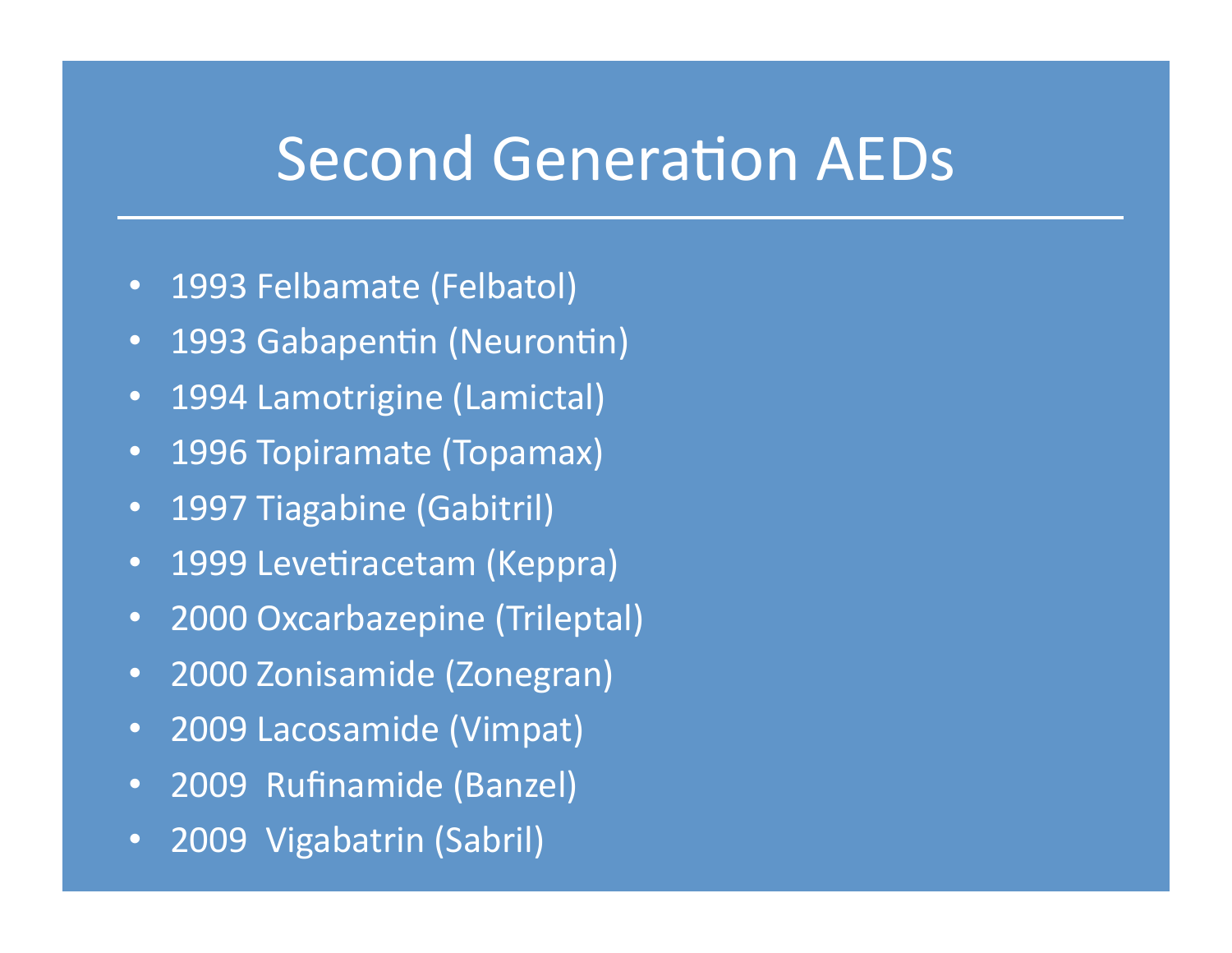## Lamotrigine (Lamictal)

| Spectrum:          | Broad, childhood absence epilepsy                                                                                                                                                                                                                                 |
|--------------------|-------------------------------------------------------------------------------------------------------------------------------------------------------------------------------------------------------------------------------------------------------------------|
| Overview           | A good broad spectrum agent, that may be a good<br>alternative to Depakote in the generalized<br>epilepsies. Relatively clean and cognitive profile.<br>Few organ specific toxicities. Concern for rash slow<br>escalation schedule problematic. Mood stabilizer. |
| Side Effects:      | Stevens Johnson syndrome<br>Dizziness, headache, insomnia                                                                                                                                                                                                         |
| Dose/Formulations: | Chewable 5 and 25-mg tablets, 100mg, 200mg<br><b>Available XR formulation</b><br>Start at about 0.5 mg/kg per day, increase over a<br>period of 6 weeks to 4 mg/kg/day                                                                                            |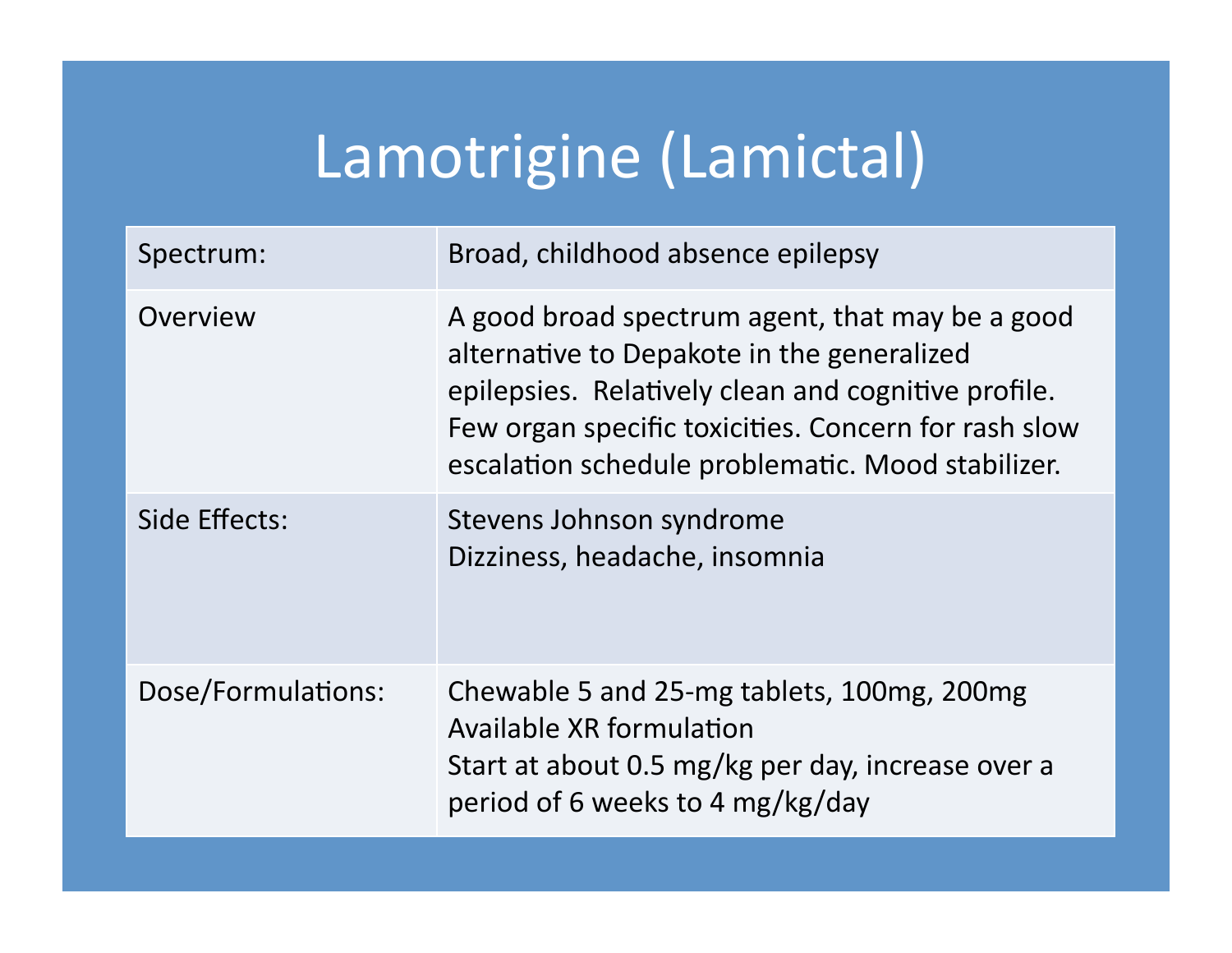## Topiramate (Topamax)

| Spectrum:          | broad                                                                                                                                                                              |
|--------------------|------------------------------------------------------------------------------------------------------------------------------------------------------------------------------------|
| Overview           | Thought of as an effective anticonvulsant<br>medication, but with cognitive side effects as a<br>major concern. Good for patients who have obesity<br>or migraine as comorbidities |
| Side Effects:      | Language difficulties, cognitive slowing<br>Weight loss, and appetite suppression<br>paresthesias<br><b>Kidney stones</b><br>Anhydrosis and heat stroke                            |
| Dose/Formulations: | 15 and 25 mg sprinkle capsules<br>start at one to two mg/kg per day, and increase over<br>a period of 3 or 4 weeks to 4 - 5 mg/kg per day                                          |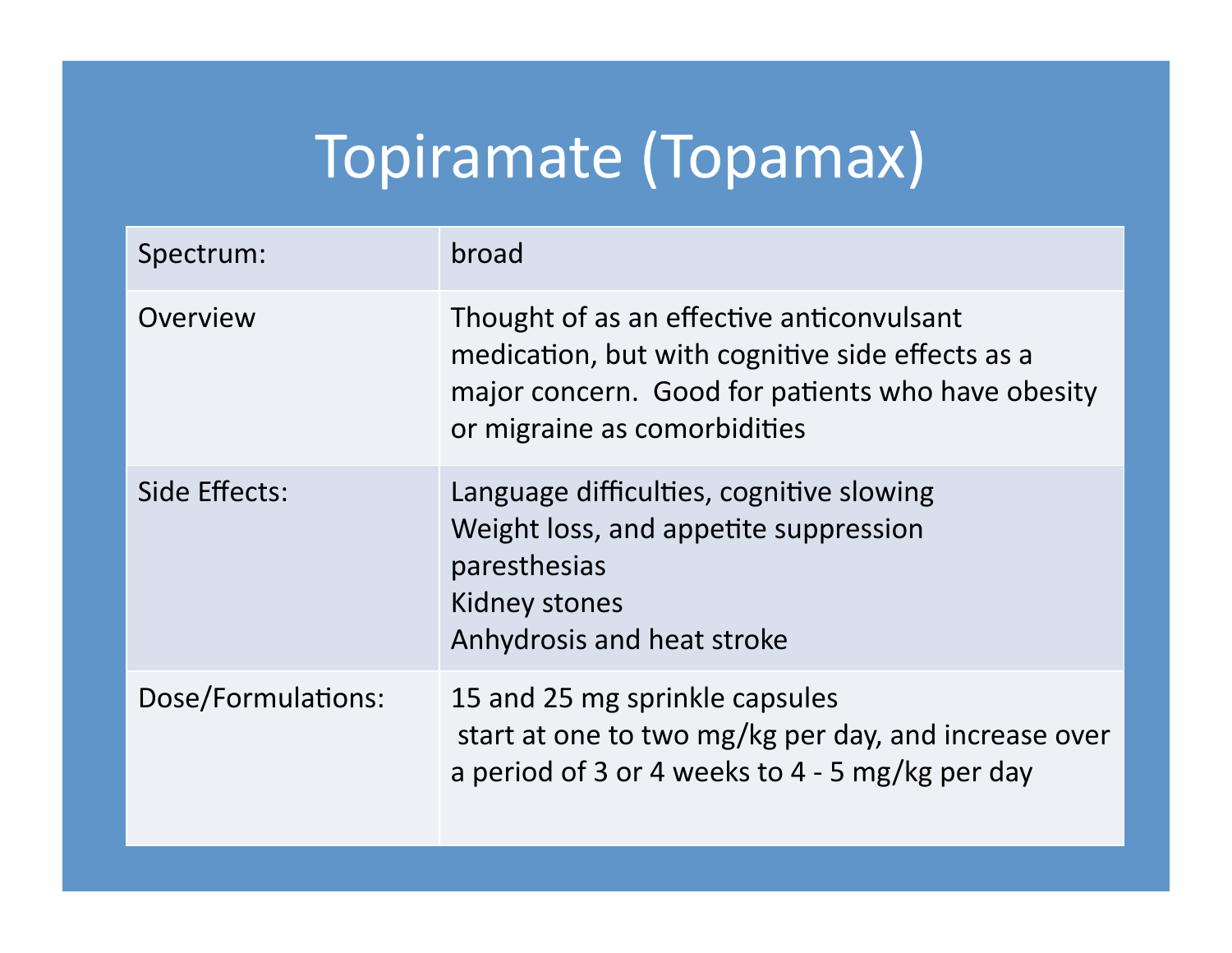## Oxcarbazepine (Trileptal)

| Spectrum:          | narrow                                                                                                      |
|--------------------|-------------------------------------------------------------------------------------------------------------|
| Overview           | Similar to carbamazepine, as effective, and with<br>fewer side effects. (but more expensive)                |
| Side Effects:      | hyponatremia<br>dizziness, diplopia, nausea<br>rash, 30% cross-reactivity to carbamazepine                  |
| Dose/Formulations: | 300 mg /5 ml suspension<br>Started at about 10 mg/kg divided bid, and increase<br>to about 30 mg/kg per day |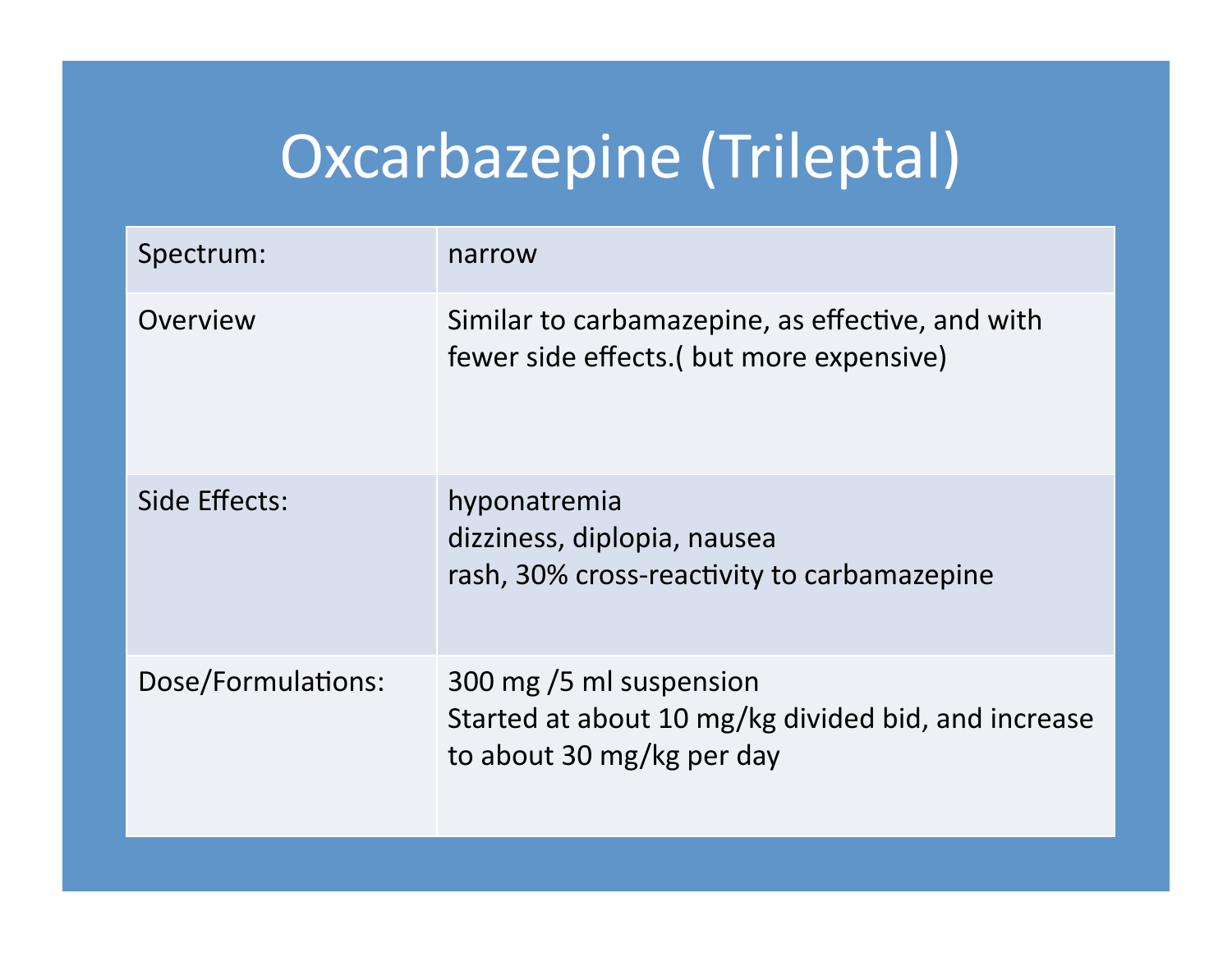#### Levetiracetam (Keppra)

| Spectrum:          | broad                                                                                                                                                                                                                         |
|--------------------|-------------------------------------------------------------------------------------------------------------------------------------------------------------------------------------------------------------------------------|
| Overview           | A good broad spectrum agent, is also useful in focal<br>seizure disorders. Easy to start quickly, with no<br>drug- drug interactions, and no organs specific<br>toxicities. Renally cleared, and generally well<br>tolerated. |
| Side Effects:      | Agitation, aggression, and behavioral problems                                                                                                                                                                                |
| Dose/Formulations: | 100 mg/ml suspension<br>Start at 20 mg/kg per day, increase to 60mg/kg/day<br><b>XR</b> formulation available<br>IV formulation available                                                                                     |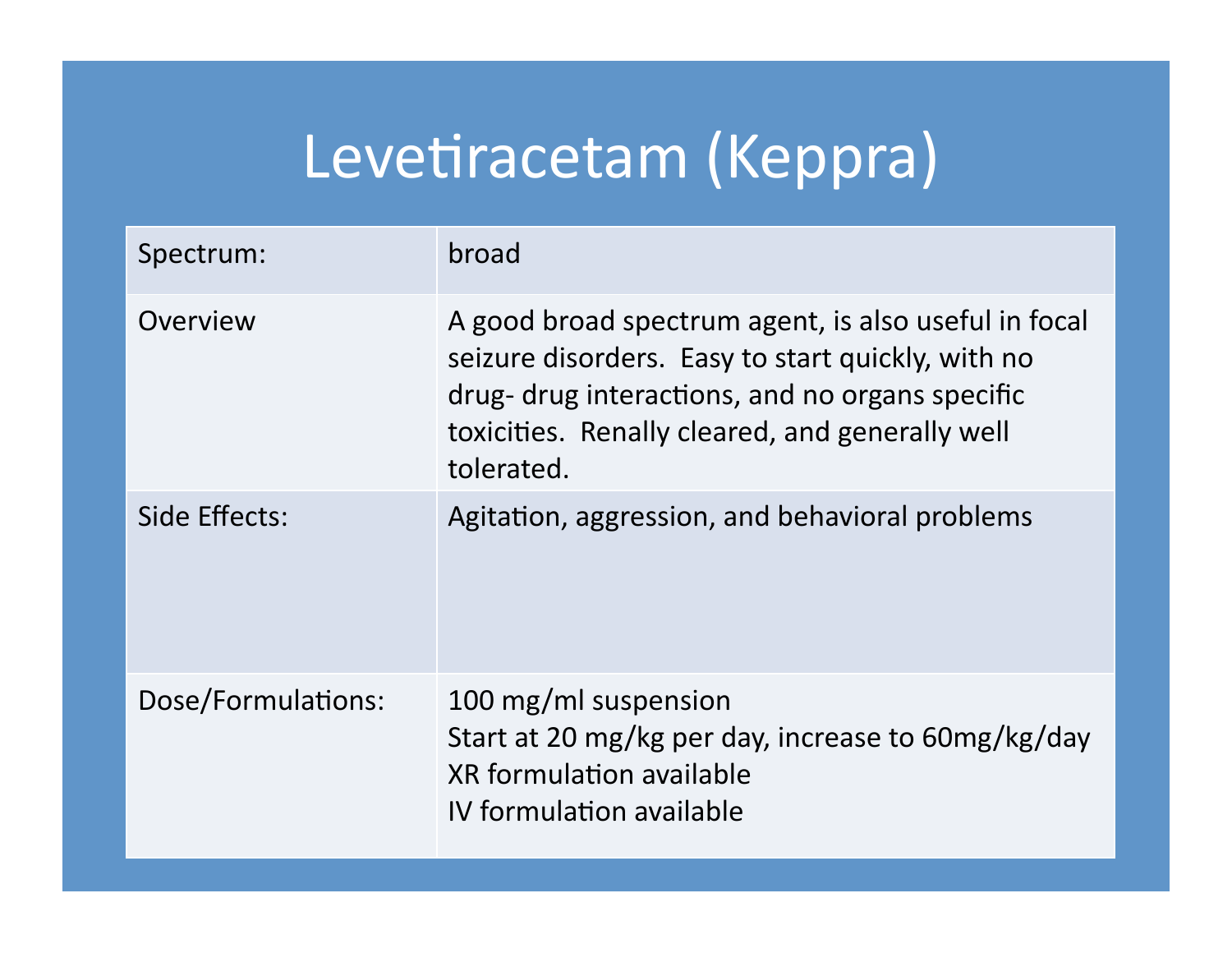## Zonisamide (Zonegran)

| Spectrum:          | broad                                                                                                    |
|--------------------|----------------------------------------------------------------------------------------------------------|
| Overview           | Cousin to Topamax, with perhaps fewer cognitive<br>side effects                                          |
| Side Effects:      | Appetite suppression and weight loss<br>Kidney stones<br>Oligohydrosis with hyperthermia<br>Sulfa moeity |
| Dose/Formulations: | 100 mg caps $-$ can be opened and mixed<br>Start at 2-4 mg/kg/day; increase to 4-8 mg/kg/day             |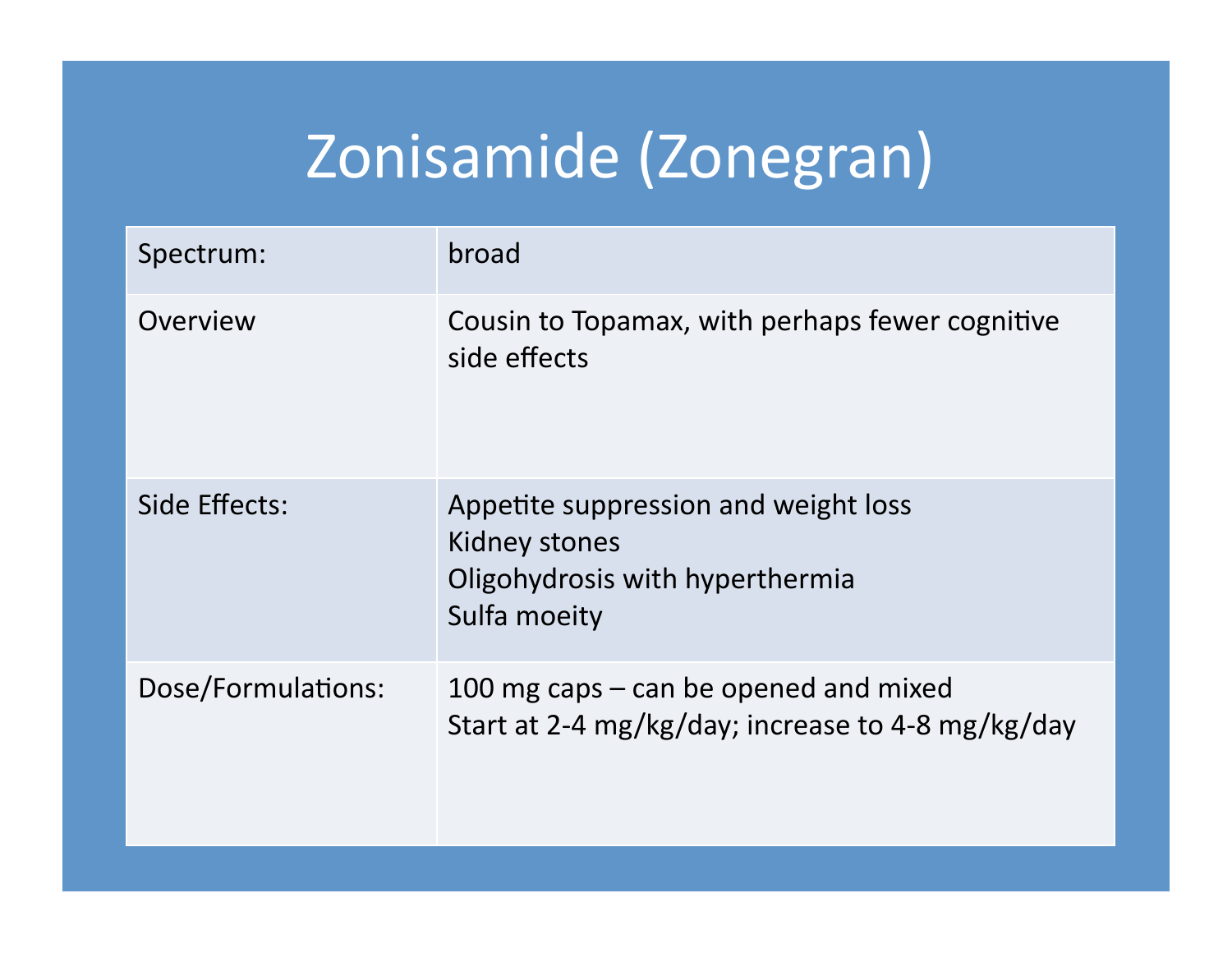## Lacosamide (Vimpat)

| Spectrum:          | ? narrow v broad                                                                                                                |
|--------------------|---------------------------------------------------------------------------------------------------------------------------------|
| Overview           | new kid on the block, effective for partial seizures,<br>may have a different mechanism of action than<br>other anticonvulsants |
| Side Effects:      | Dizziness, headache, nausea, double vision, fatigue                                                                             |
| Dose/Formulations: | 50mg, 100mg tabs<br>5-15 mg/kg/day divided bid<br>IV formulation available                                                      |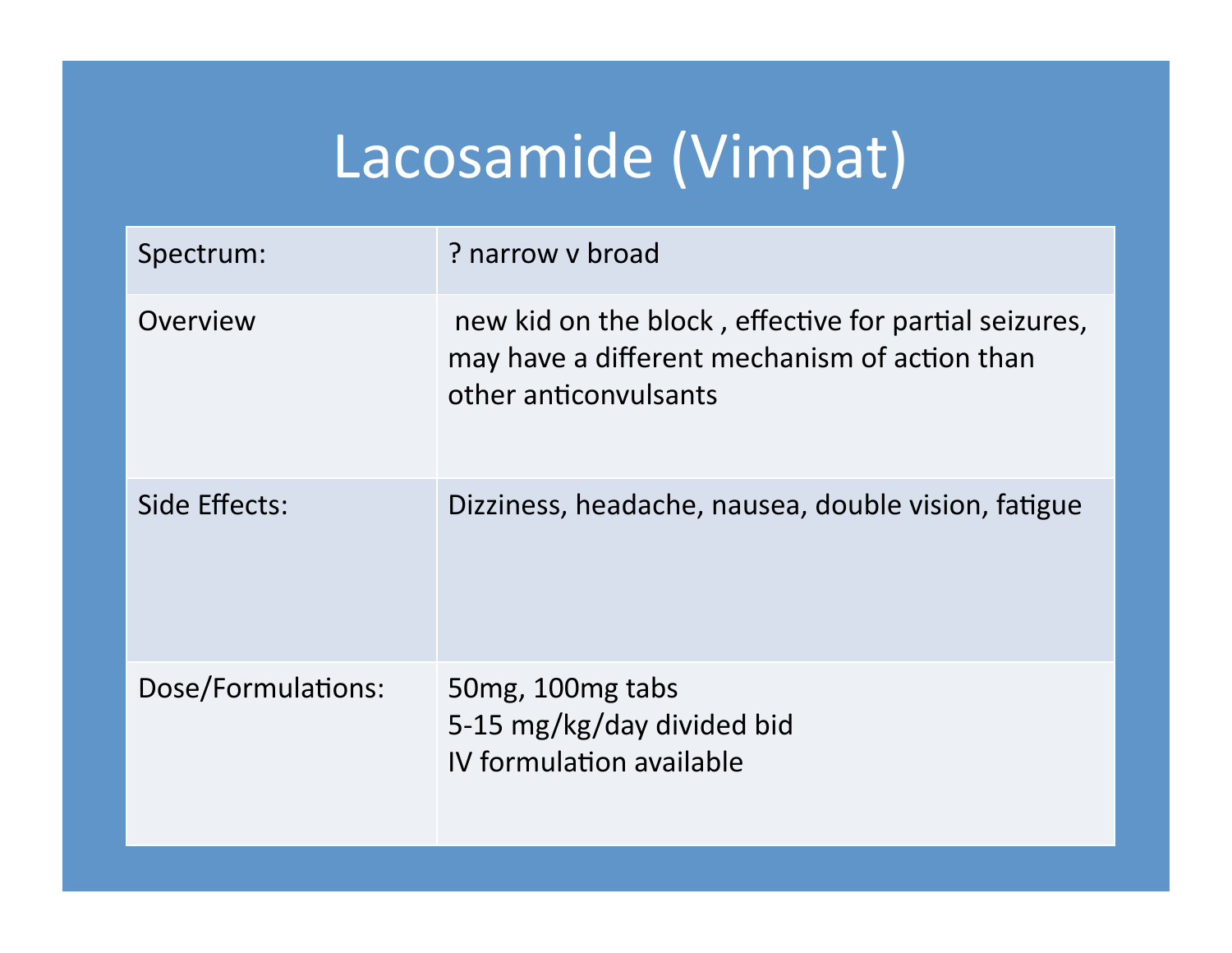## Runfinamide (Banzel)

| Spectrum:          | broad                                                                                                                                                          |
|--------------------|----------------------------------------------------------------------------------------------------------------------------------------------------------------|
| Overview           | New agent which works well in Lennox-Gastaut<br>syndrome and other symptomatic generalized<br>epilepsies. Effective for tonic – atonic seizures.               |
| Side Effects:      | Usually well tolerated, vomiting and somnolence<br>can be seen if the dose is increased quickly                                                                |
| Dose/Formulations: | 200 and 400-mg scored tablets<br>Start at about 10 to 15 mg/kg/day and increase<br>gradually to 30-50 mg/kg/day<br>Use lower doses in patient taking depakote! |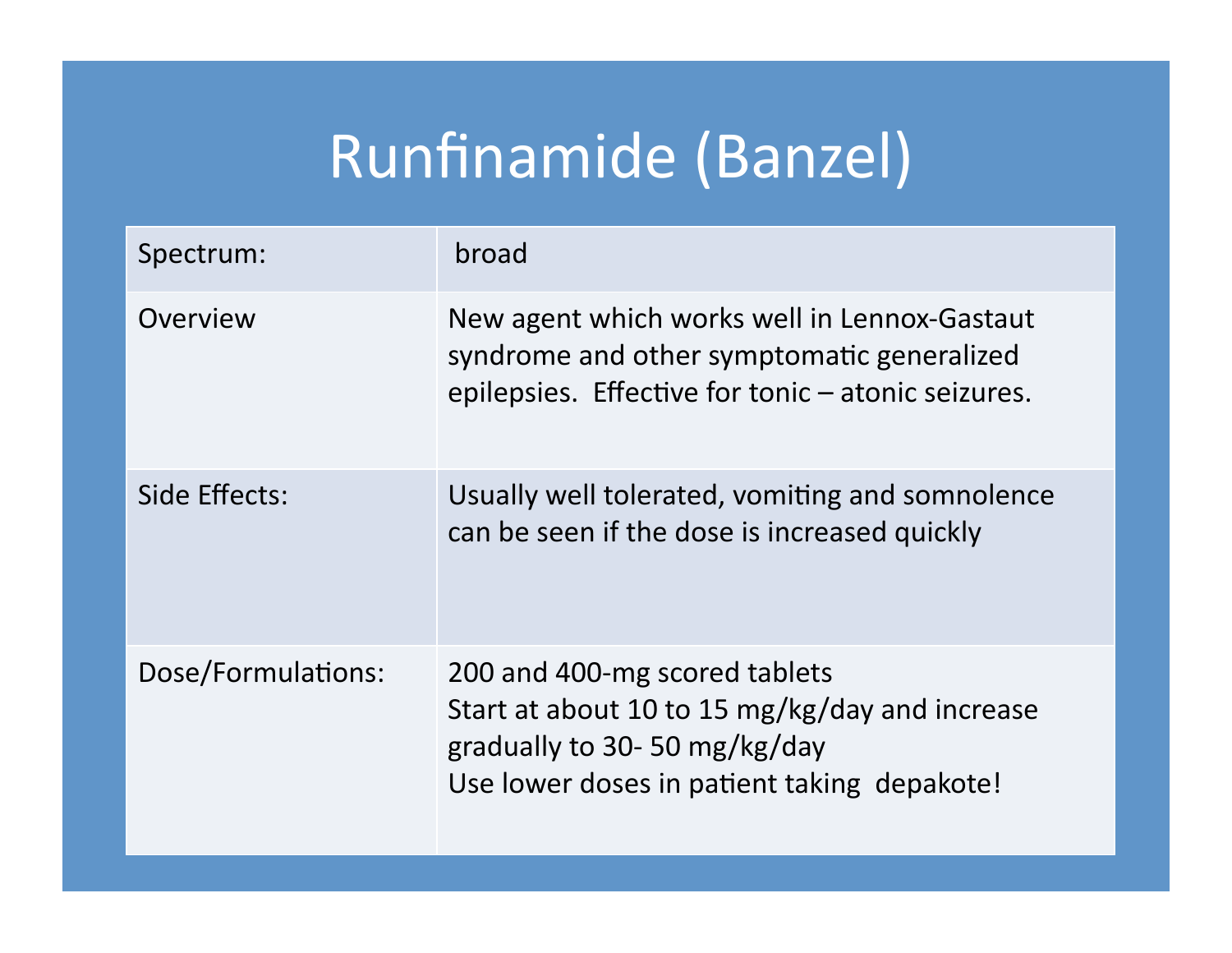## Vigabatrin (Sabril)

| Spectrum:          | infantile spasms; refractory partial epilepsy                                                                                                                                         |
|--------------------|---------------------------------------------------------------------------------------------------------------------------------------------------------------------------------------|
| Overview           | Approved in UK since 1987; approved in US 2009<br>Use primarily for infantile spasms (esp with tuberous<br>sclerosis)                                                                 |
| Side Effects:      | Retinal toxicity and peripheral vision loss<br>(permanent)<br>Tends to occur after 12 months of use<br>All patients must be followed by ophthalmologist<br>Fairly extensive paperwork |
| Dose/Formulations: | 500 mg tab<br>Powder for solution                                                                                                                                                     |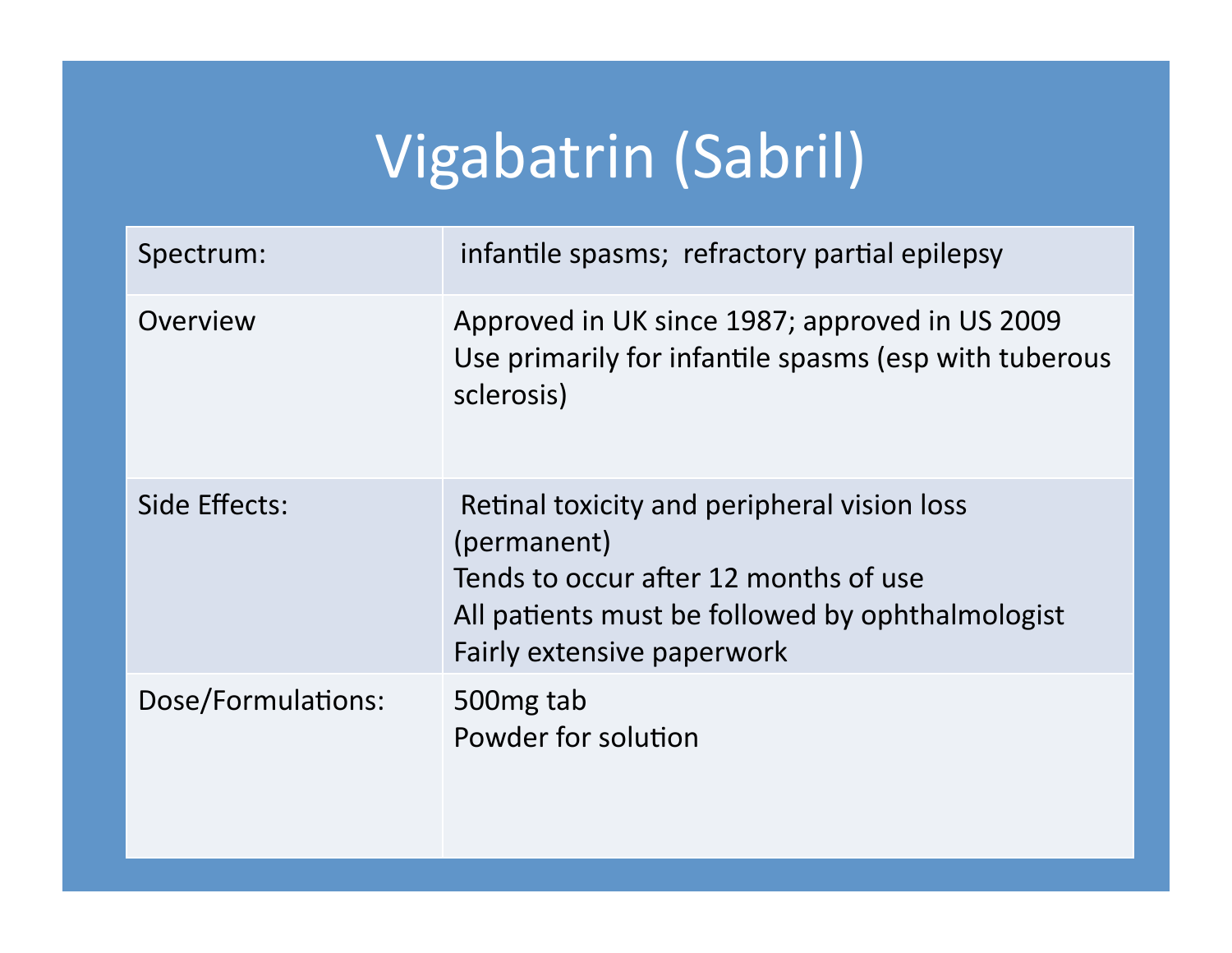#### **Anticonvulsant Selection**

#### Main Considerations

- Efficacy'
- Toxicity
- Drug Interactions
- Administration/Initiation
- Medical History
- Cost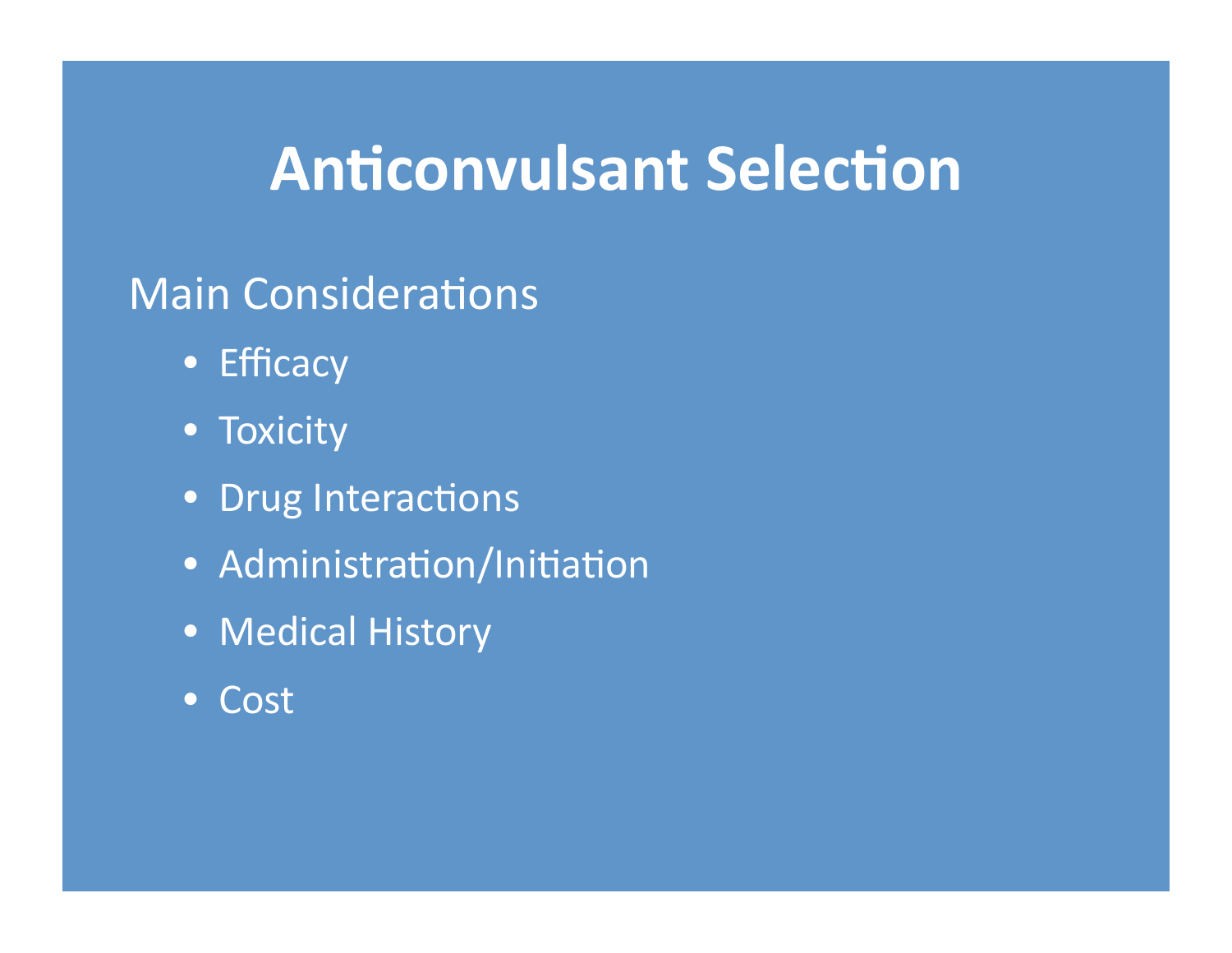#### Identify Seizure Type and Epilepsy Syndrome

#### **Primary Generalized Sz**

- Lamotrigine'
- Levetiracetam
- Valproic acid
- Topiramate'
- Zonisamide'
- Felbamate'
- Rufinamide'
- Benzodiazepines'

#### **Partial (Focal) Seizures**

- **Carbamazepine**
- Oxcarbazepine'
- Phenytoin
- Gabapentin
- Pregabalin'
- Lacosamide'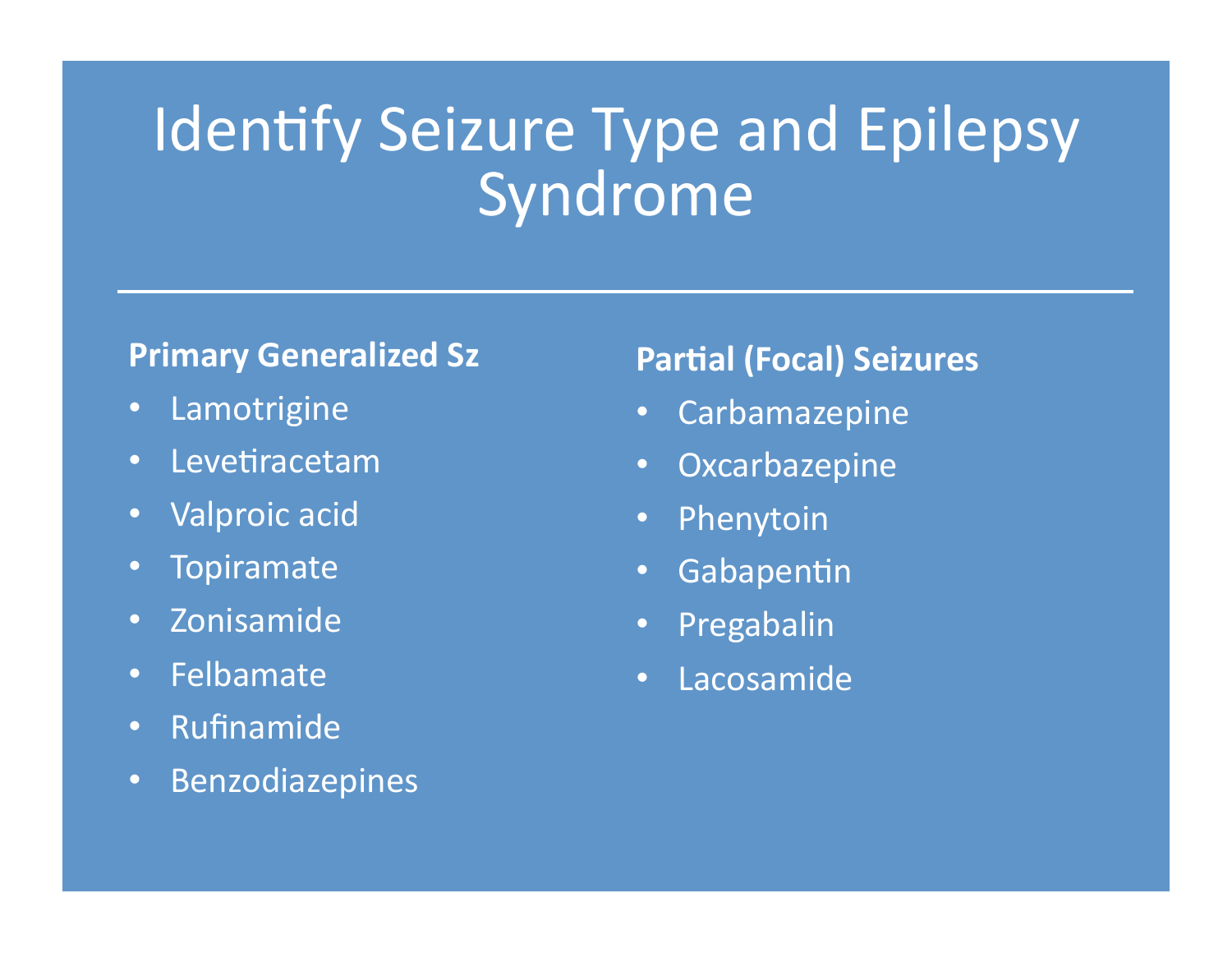#### Side effects

- Behavioral issues (avoid levetiracetam)
- Concerns re drug-drug interations or liver  $function - consider levetiractam$
- Overweight, female (avoid valproate)
- Concomitant migraine ( consider topiramate)
- Underweight/failure to thrive( avoid topiramate)
- Concomitant mood disorder (lamotrigine, valproate)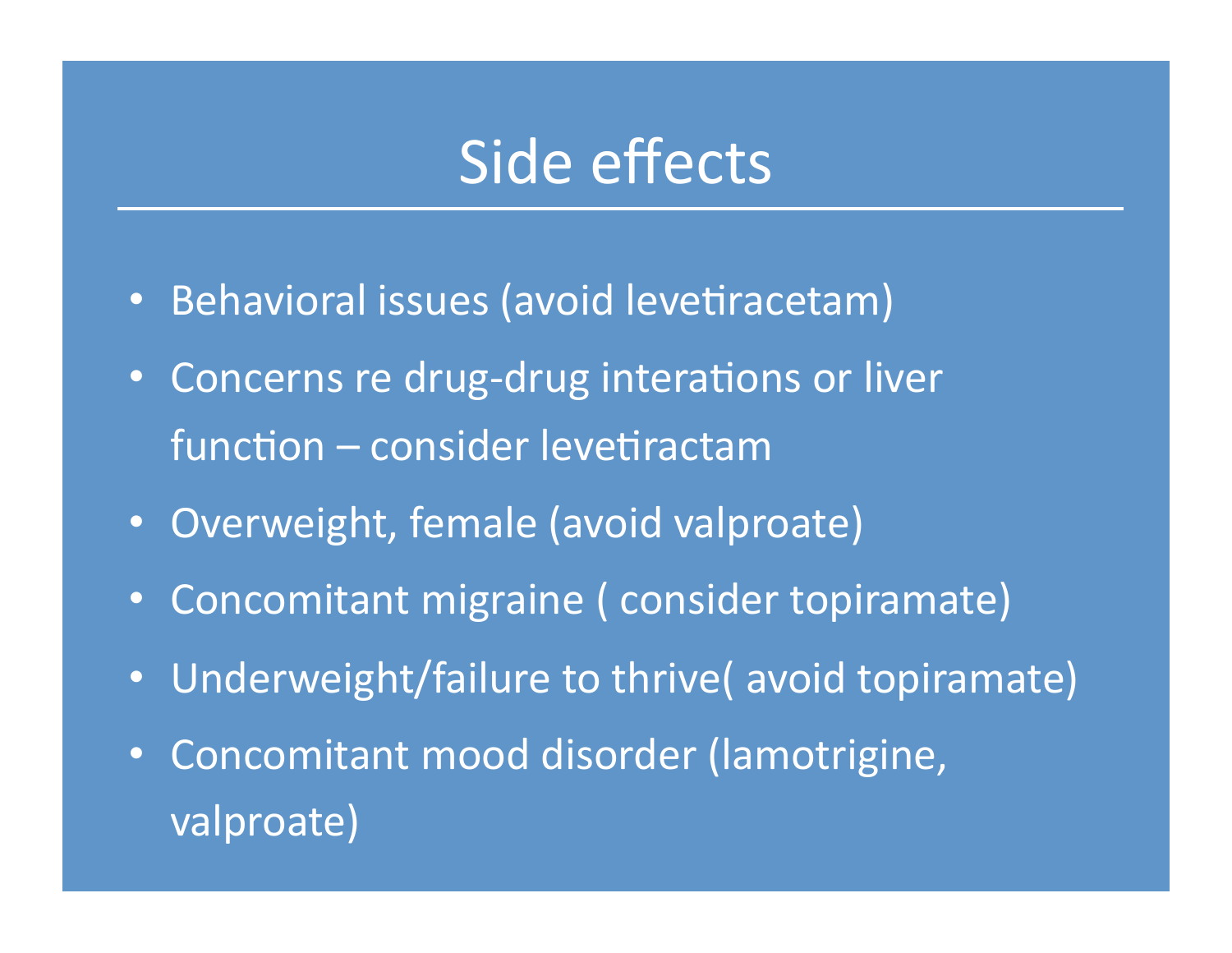#### Side Effects of AEDs Overview

- AED side effects can be unpredictable. Some are dose dependent, while others occur regardless of dose'
- Newer medications generally have fewer cognitive side effects
- Long term effects are unclear, but even mild side effects can have a significant impact
- Behavior and mood changes from AEDs are often difficult to sort out and are not necessarily doserelated'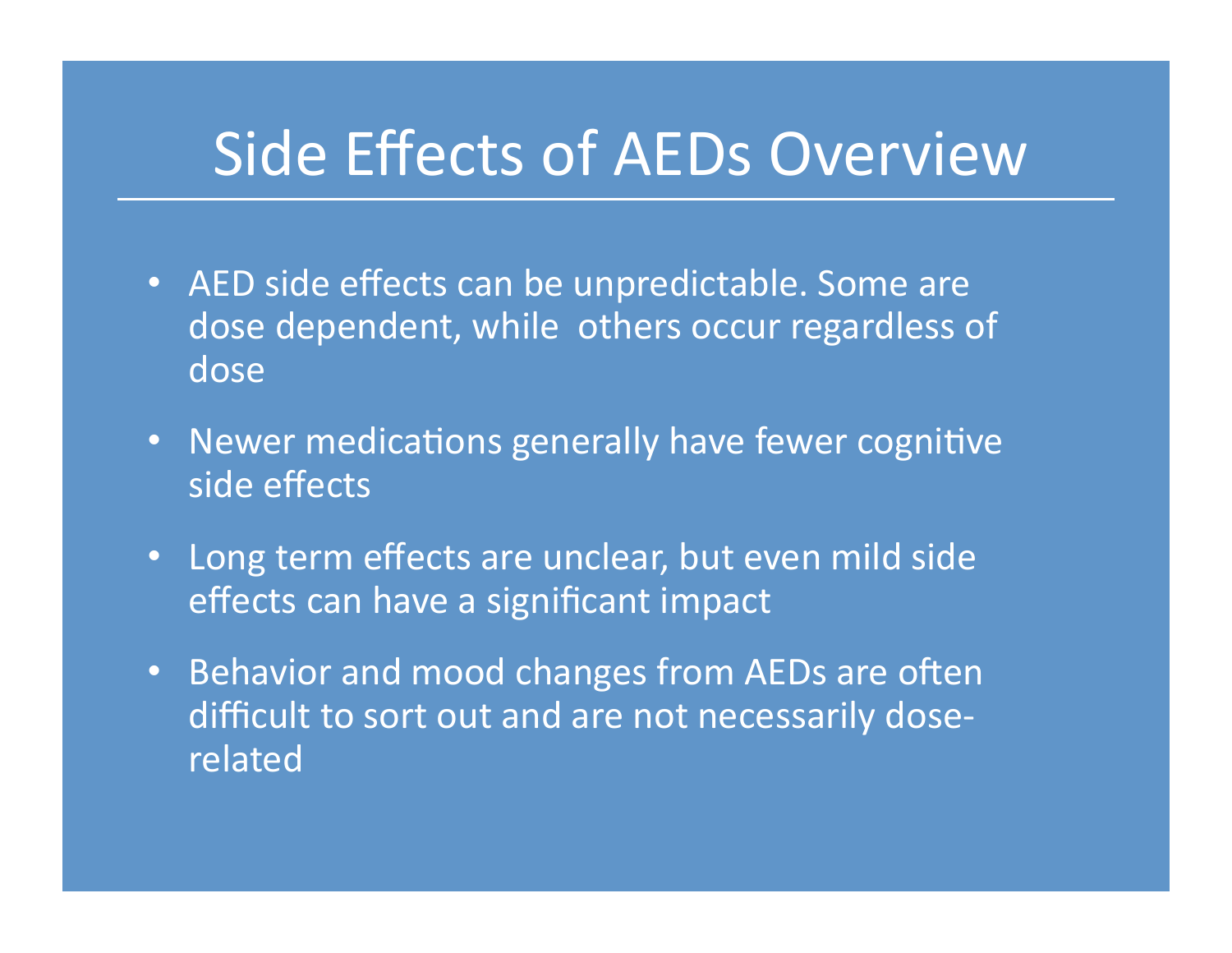#### Other considerations

- Suicidality:
	- $-4/30,000$ ; 0.4% vs 0.2% suicidal thoughts or behaviors'
	- probable real increase by overall risk very low
- Brand vs generic:
	- FDA bioequivalent standards 80-125% ratio of test to reference – ratio usually close to 1
	- Breakthrough seizures reported